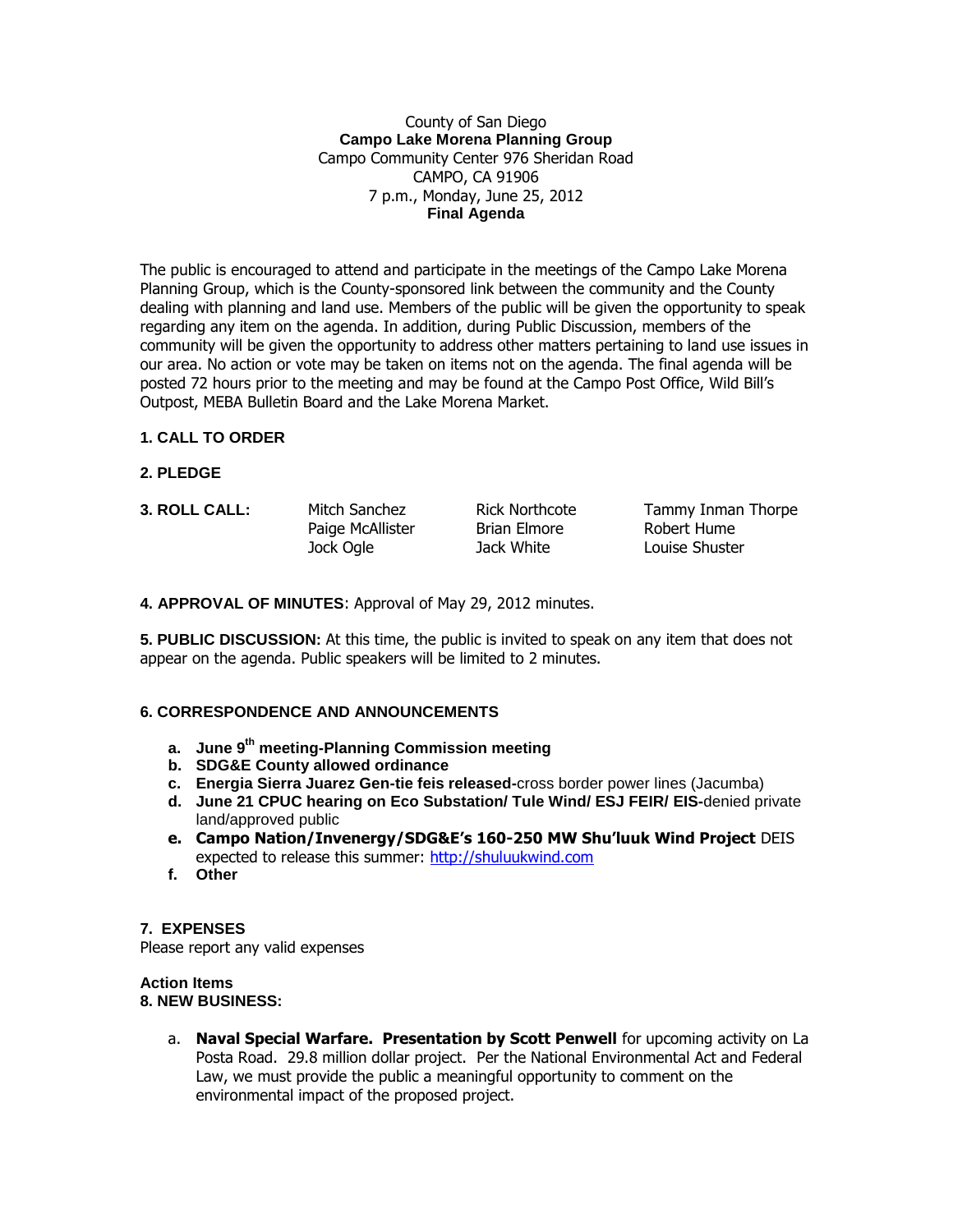- b. **Oak Borer-**Letter to county regarding spreading of Oak Borer and possible regulations and education.
- c. **AB2551-**information by Jack White on possible renewable energy bill**.**
- d. **Zoning Ordinance Amendment to Streamline the Community Design Plan Review Procedure and to Update the Parking Regulations POD11-005** This Zoning Ordinance Amendment consists of two components: the creation of a community design review checklist procedure and amendments to the County parking regulations and Parking Design Manual
- e. **Bicycle events-**Possible letter to the county regarding regulation and permitting of bicycle events on our backcountry roads.
- f. **Health concerns over Wind Turbines-**Possible letter to Dr. Wilma Wooten, Health and Human Services, regarding possible health impacts due to industrial wind energy. The County of San Diego has approved POD10-007 due to claims by the Department of Health and Human Services there is no scientific study regarding adverse health impacts from Industrial wind turbines.

#### **Action Items 9. OLD BUSINESS:**

- **a. Update: San Diego County is preparing a grant application for the SANDAG Active Transportation Grant Program** – supports county's update of its Bicycle Transportation Plan. Paige update on grant application process. Contact [Robert.Citrano@sdcounty.ca.gov](mailto:Robert.Citrano@sdcounty.ca.gov)
- **b. Review letter by Jock Ogle and Brian Elmore regarding County of San Diego Climate Action Plan.** Plan detailing a number of measures and regulations to reduce greenhouse gas emissions.
- **c. Review letter By Jack White and Tammy Thorpe regarding Sound Level Ordinance POD 10-007 and possible impacts on noise levels in the rural backcountry.**
- **d. Review Scoping Letter by Jack White and Mitch Sanchez for proposed Freedom Ranch Project.**

# **10. UPDATES AND POTENTIAL ACTION ITEMS**

- **a.** New state bills which may impact local taxpayers
	- SB949

#### **11. REQUEST FOR AGENDA ITEMS FOR UPCOMING AGENDAS:**

a. All requested agenda items must be to the planning group chairman by the second Tuesday of each month.